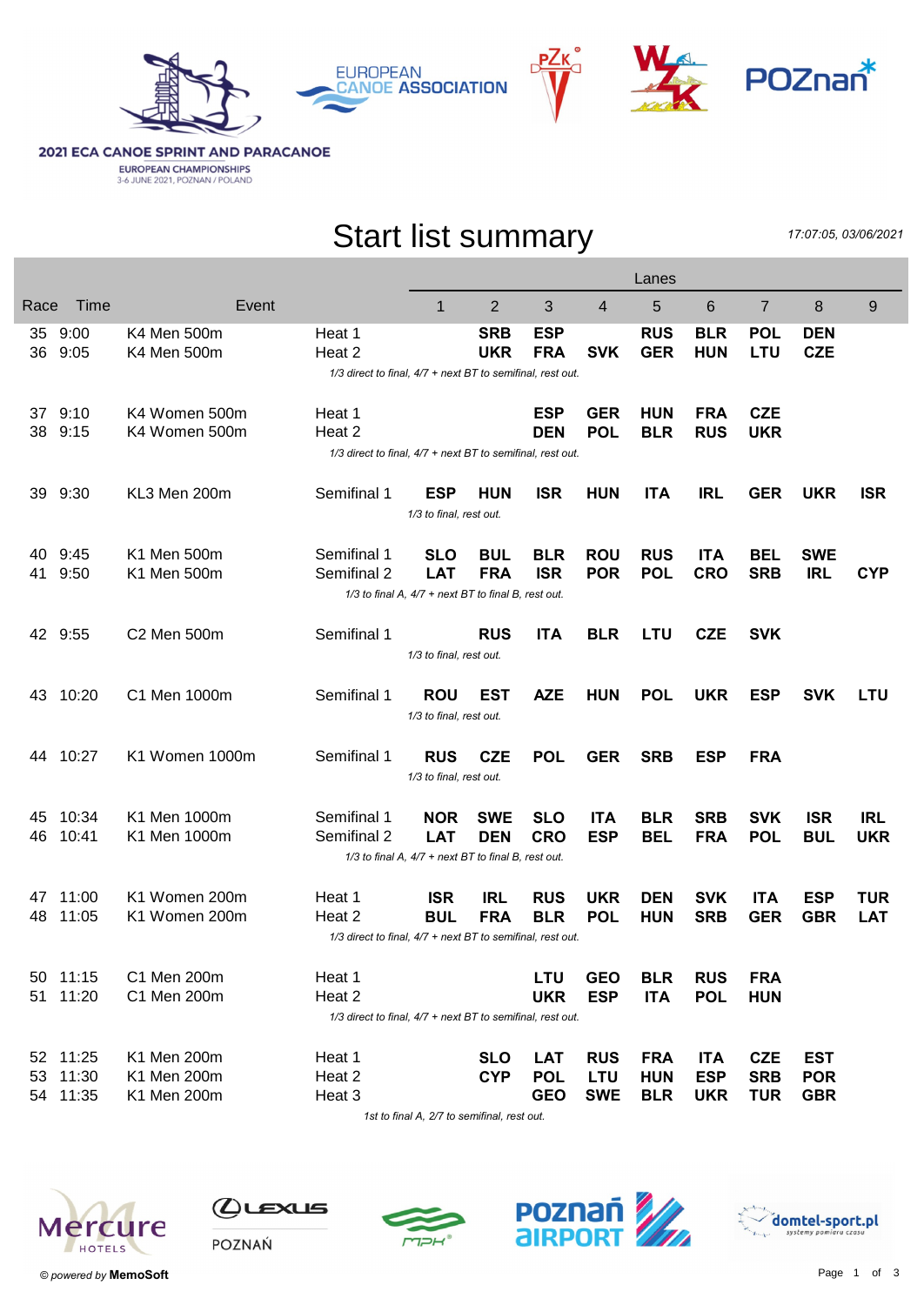



**2021 ECA CANOE SPRINT AND PARACANOE EUROPEAN CHAMPIONSHIPS**<br>3-6 JUNE 2021, POZNAN / POLAND

## Start list summary

17:07:05, 03/06/2021

|          |                |                                |                                                                                |                                       |                          | Lanes                    |                          |                          |                          |                          |            |            |
|----------|----------------|--------------------------------|--------------------------------------------------------------------------------|---------------------------------------|--------------------------|--------------------------|--------------------------|--------------------------|--------------------------|--------------------------|------------|------------|
| Race     | Time           | Event                          |                                                                                | $\mathbf 1$                           | $\overline{2}$           | 3                        | 4                        | 5                        | 6                        | $\overline{7}$           | 8          | 9          |
| 55<br>56 | 11:40<br>11:45 | C1 Women 200m<br>C1 Women 200m | Heat 1<br>Heat 2<br>1/3 direct to final, 4/7 + next BT to semifinal, rest out. |                                       | <b>CRO</b><br><b>FRA</b> | <b>ESP</b><br><b>HUN</b> | <b>UKR</b><br><b>POL</b> | <b>BLR</b><br><b>GER</b> | <b>RUS</b><br><b>BUL</b> | <b>CZE</b><br><b>ROU</b> |            |            |
| 57       | 12:00          | C2 Men 1000m                   | Semifinal 1                                                                    | 1/3 to final, rest out.               | <b>SVK</b>               | <b>ESP</b>               | <b>CZE</b>               | <b>ITA</b>               | <b>HUN</b>               |                          |            |            |
| 58       | 12:07          | K2 Men 1000m                   | Semifinal 1                                                                    | <b>FRA</b><br>1/3 to final, rest out. | <b>CZE</b>               | <b>LTU</b>               | <b>SRB</b>               | <b>DEN</b>               | <b>ESP</b>               | <b>BLR</b>               | <b>BUL</b> | <b>NOR</b> |
| 59<br>60 | 12:25<br>12:30 | K2 Women 200m<br>K2 Women 200m | Heat 1<br>Heat 2<br>1/3 direct to final, 4/7 + next BT to semifinal, rest out. |                                       | <b>ESP</b><br><b>SRB</b> | <b>SVK</b><br><b>HUN</b> | <b>POL</b><br><b>BLR</b> | <b>UKR</b><br><b>GER</b> | <b>AUT</b><br><b>RUS</b> | <b>SLO</b><br><b>ITA</b> |            |            |
| 61<br>62 | 12:35<br>12:40 | K2 Men 200m<br>K2 Men 200m     | Heat 1<br>Heat 2<br>1/3 direct to final, 4/7 + next BT to semifinal, rest out. |                                       | <b>FIN</b><br><b>CZE</b> | <b>UKR</b><br><b>POL</b> | <b>RUS</b><br><b>HUN</b> | <b>ESP</b><br><b>SRB</b> | <b>FRA</b><br><b>ITA</b> | <b>BLR</b><br><b>LTU</b> |            |            |
| 63       | 12:55          | C1 Men 500m                    | Semifinal 1                                                                    | <b>ESP</b><br>1/3 to final, rest out. | <b>POL</b>               | <b>UKR</b>               | <b>RUS</b>               | <b>FRA</b>               | <b>HUN</b>               | <b>SVK</b>               | <b>EST</b> | <b>ROU</b> |
| 64       | 13:00          | K2 Women 500m                  | Semifinal 1                                                                    | <b>DEN</b><br>1/3 to final, rest out. | <b>FRA</b>               | <b>UKR</b>               | <b>RUS</b>               | <b>SVK</b>               | <b>AUT</b>               | <b>ESP</b>               | <b>CZE</b> | <b>ITA</b> |
| 66       | 14:06          | K2 Women 1000m                 | Final A                                                                        | <b>RUS</b>                            | <b>BLR</b>               | <b>ESP</b>               | <b>HUN</b>               | <b>POL</b>               | <b>ROU</b>               | <b>UKR</b>               | <b>SVK</b> |            |
| 67.      | 14:17          | K4 Men 1000m                   | Final A                                                                        | <b>UKR</b>                            | <b>POL</b>               | <b>RUS</b>               | <b>SVK</b>               | <b>BLR</b>               | <b>ESP</b>               | <b>HUN</b>               | <b>SRB</b> |            |
| 68       | 14:32          | C1 Women 500m                  | Final A                                                                        | <b>CZE</b>                            | <b>POL</b>               | <b>HUN</b>               | <b>RUS</b>               | <b>BLR</b>               | <b>UKR</b>               | <b>ESP</b>               | <b>CRO</b> | <b>ROU</b> |
|          | 69 14:47       | C2 Men 500m                    | Final A                                                                        |                                       | <b>POL</b>               |                          |                          | HUN UKR GER ESP          |                          | <b>ROU</b>               |            |            |
|          | 70 15:02       | K1 Men 500m                    | Final A                                                                        |                                       |                          |                          | <b>ESP</b>               | CZE HUN                  |                          |                          |            |            |
|          | 71 16:07       | VL3 Women 200m                 | Final A                                                                        |                                       |                          | <b>RUS</b>               | <b>GER</b>               | <b>UKR</b>               | <b>HUN</b>               | <b>POL</b>               |            |            |
|          | 72 16:12       | VL3 Men 200m                   | Final A                                                                        | <b>RUS</b>                            | <b>RUS</b>               | <b>POL</b>               | <b>FRA</b>               | ESP                      | <b>AUT</b>               | <b>IRL</b>               | <b>ITA</b> | <b>ESP</b> |